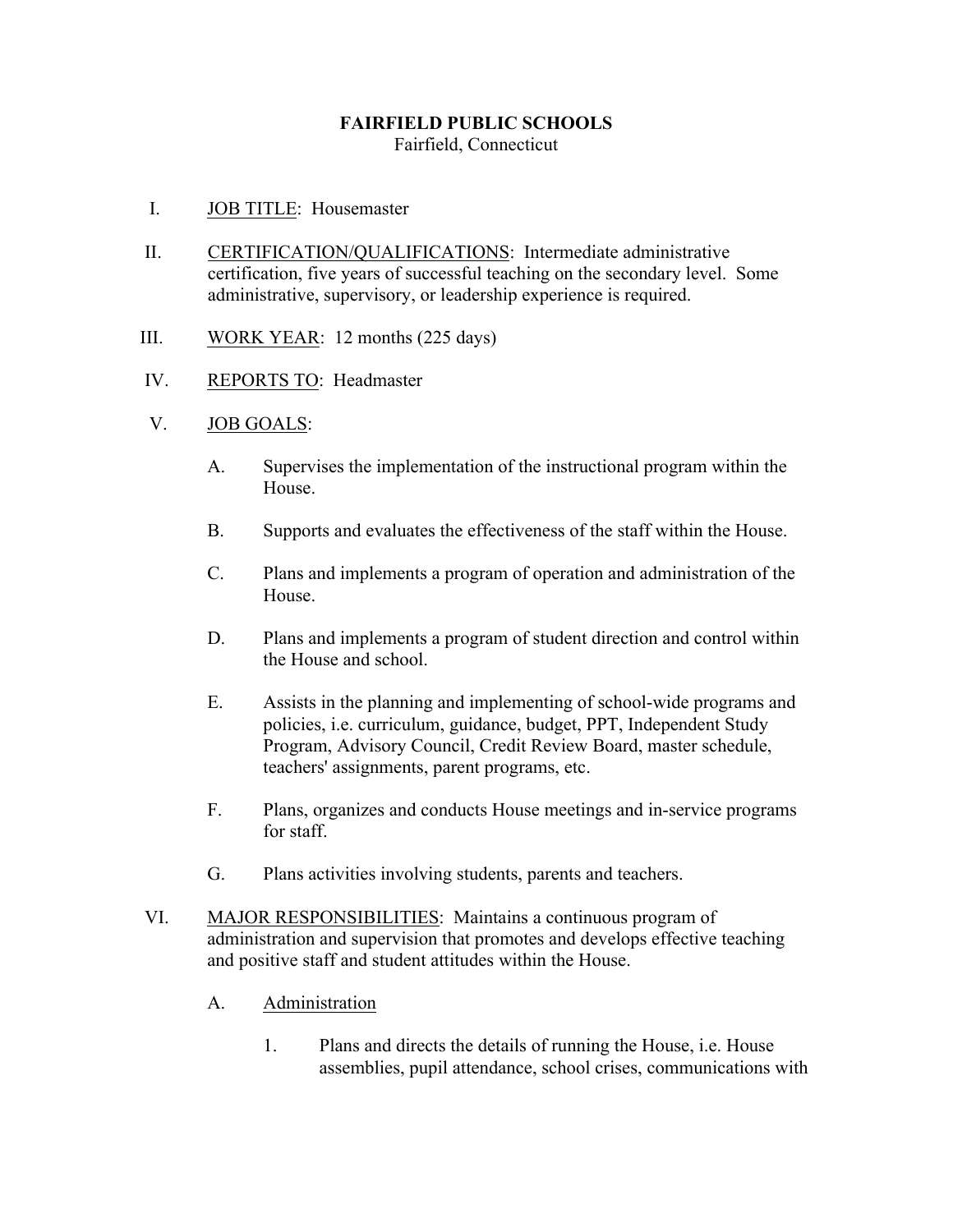parents, evening activities, substitutes, inventory control, supplies, record keeping, House equipment, etc.

- 2. Promotes and maintains positive pupil control within the House in consultation with the Dean.
- 3. Serves on system-wide and/or school-wide committees.
- 4. Coordinates the student teaching and intern programs within the House.
- 5. Maintains general maintenance of the House.
- 6. Plans, calls and conducts regular building Planning and Placement Team meetings.

## B. Personnel

- 1. Staff Development
	- a. Develops and maintains a planned program of supervision and evaluation that is designed to promote professional growth of the House staff: i.e., classroom observations, goal-setting, conferences, in-service programs, school visitations, enrollment in university programs, etc.
	- b. Encourages staff participation in curriculum development in workshops, inter-department projects and summer curriculum work.
	- c. Participates in new teacher selection.

## 2. Supervision and Evaluation

- a. Develops and maintains a planned program of classroom visitations and teacher conferences.
- b. Supervises and evaluates certified and non-certified staff within the House.
- c. Works with the Curriculum Administrator and Secondary Curriculum Leaders in the area of curriculum implementation and assessment.